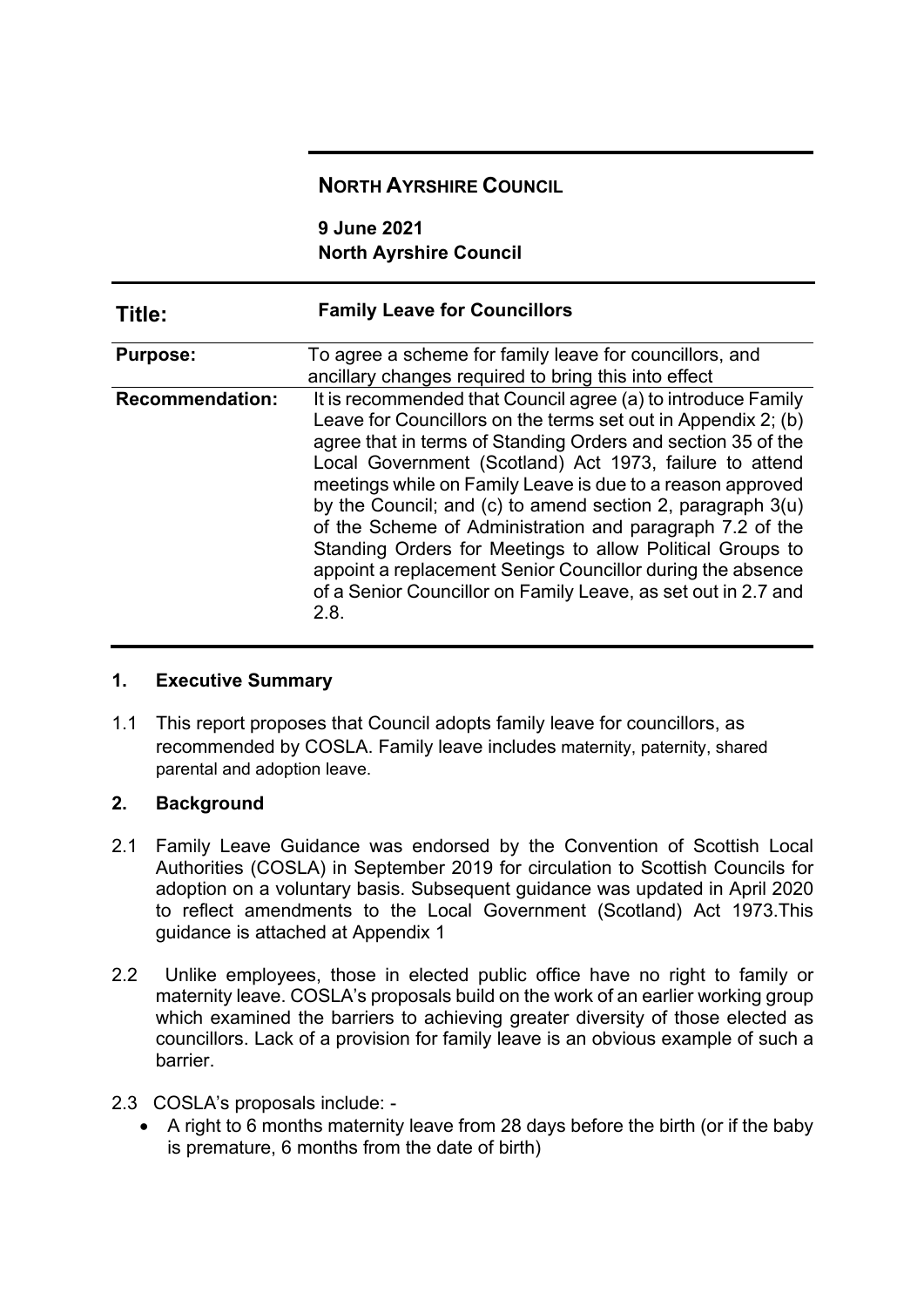- Two weeks paternity leave if the Member is the biological father or nominated carer
- Six months adoption leave
- During such leave the Member would continue to be paid and any Senior Councillor would also continue to be paid.
- 2.4 The proposed changes to the Council's Guidance on Members' Salaries, Allowances and Expenses are set out in Appendix 2.
- 2.5 Section 35 of the Local Government (Scotland) Act 1973, as incorporated into the Council's Standing Orders states that an Elected Member who fails to attend any meetings of the Council, its committees, Joint Committees, Joint Boards or other body as a representative of the Council, throughout a six-month period ceases to be a Member of North Ayrshire Council, unless their non-attendance is due to a reason approved by the Council. It is possible that the absence of a Member on family leave could trigger this provision. To deal with this, it is proposed Council agree that the absence of a Member on family leave is a reason approved by Council in terms of section 35.
- 2.6 In relation to Members who are Senior Councillors, our Senior Councillor roles would almost certainly require to be covered during a 6-month absence. Helpfully, the Local Governance (Scotland) Act 2004 (Remuneration) Amendment Regulations 2020 now provides that where councillors are allowed to be absent on family leave, such councillors shall not be included in the calculation of the financial limits for councillors. In other words, during such absence, Council can appoint another Member as a Senior Councillor to cover their absence.
- 2.7 It is proposed to allow the absent Member's Political Group to nominate an interim replacement Senior Councillor. To give effect to this, it is recommended that section 2, paragraph 3(u) (matters reserved to Council) of the Scheme of Administration is amended as follows (changes in bold)

 "(u) The appointment, nomination and removal of Members and the nomination and removal of Chairs and Vice-Chairs of any Committee unless expressly provided in this Scheme. All subject to where any appointed or nominated Member is a Member of a Group within the Council, then when such member **is on Family Leave or** resigns from a Committee or the Integration Joint Board, any replacement may be nominated by the Group notifying the Chief Executive. At least ten Clear Working Days' notice is required before the change is implemented;"

2.8 A similar provision appears in paragraph 7.2 of the Standing Orders for Meetings and would also be amended as follows: - " 7.2 Where any appointed or nominated Member is a Member of a political group within the Council, then when such member **is on Family Leave or** resigns from a Committee or the Integration Joint Board, any replacement may be nominated by the political group notifying the Chief Executive. At least 10 Clear Working Days' notice is required before the change is implemented."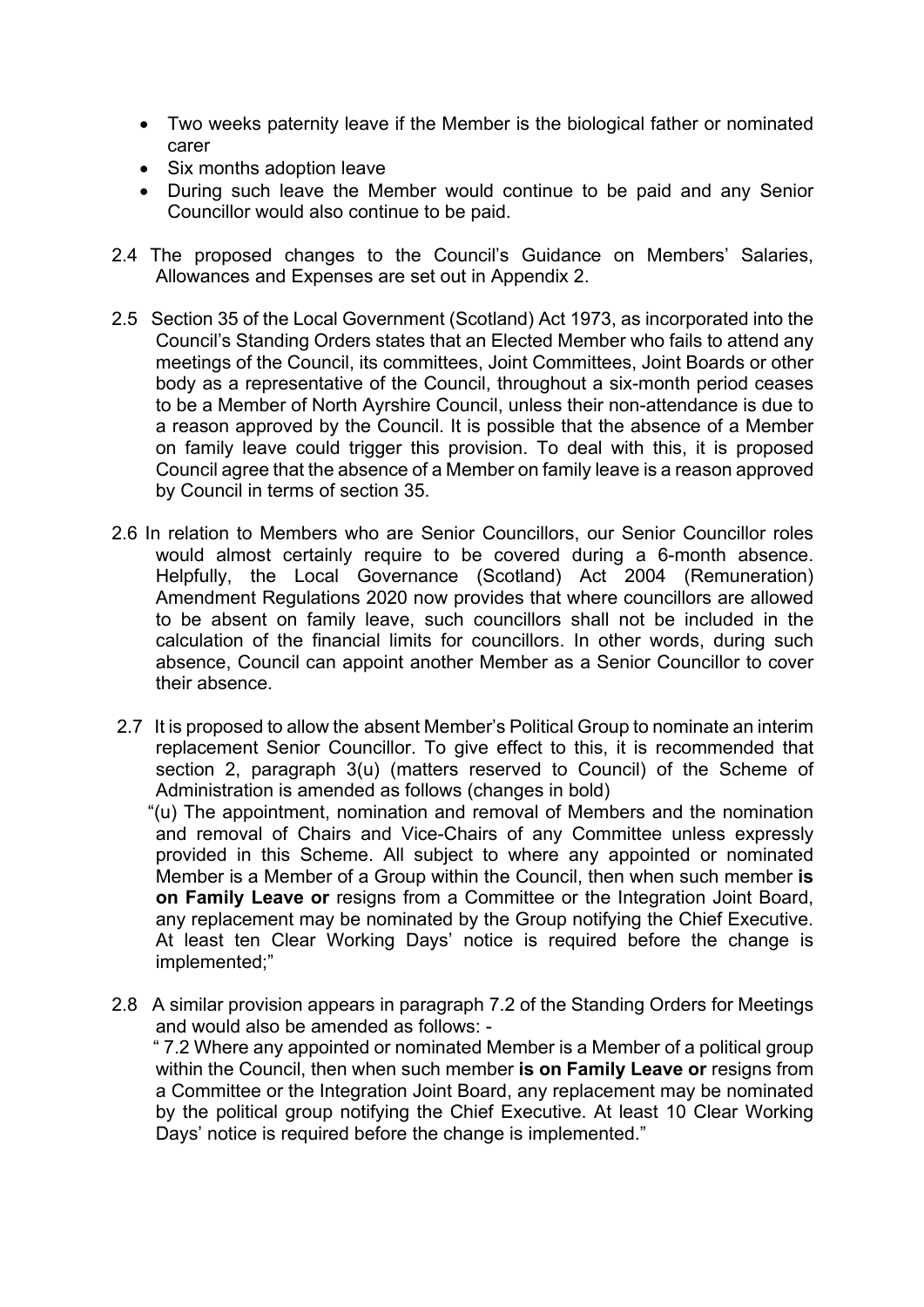# **3. Proposals**

3.1 It is recommended that Council agree (a) to introduce Family Leave for Councillors on the terms set out in Appendix 2; (b) agree that in terms of Standing Orders and section 35 of the Local Government (Scotland) Act 1973, failure to attend meetings while on Family Leave is due to a reason approved by the Council; and (c) to amend section 2, paragraph 3(u) of the Scheme of Administration and paragraph 7.2 of the Standing Orders for Meetings to allow Political Groups to appoint a replacement Senior Councillor during the absence of a Senior Councillor on Family Leave, as set out in 2.7 and 2.8.

#### . **4. Implications/Socio-economic Duty**

# **Financial**

4.1 The only financial implication is where a replacement Senior Councillor was appointed during the absence on family leave of another Senior Councillor.

### **Human Resources**

4.2 While those elected to public office are not employees, introduction of a scheme for family leave helps remove one of the perceived barriers to becoming an elected member.

## **Legal**

4.3 There are no legal implications. This does not change the legal status of elected members.

## **Equality/Socio-economic**

4.4 Allowing family leave has positive benefits in terms of supporting those with the protected characteristic of maternity to become a councillor and to balance that role with family life. It also supports the European Convention on Human Rights right to family life.

## **Environmental and Sustainability**

4.5 None.

#### **Key Priorities**

4.6 Effective support for councillors supports effective governance and decision making which in turn supports all the key priorities

## **Community Wealth Building**

4.7 There are no implications.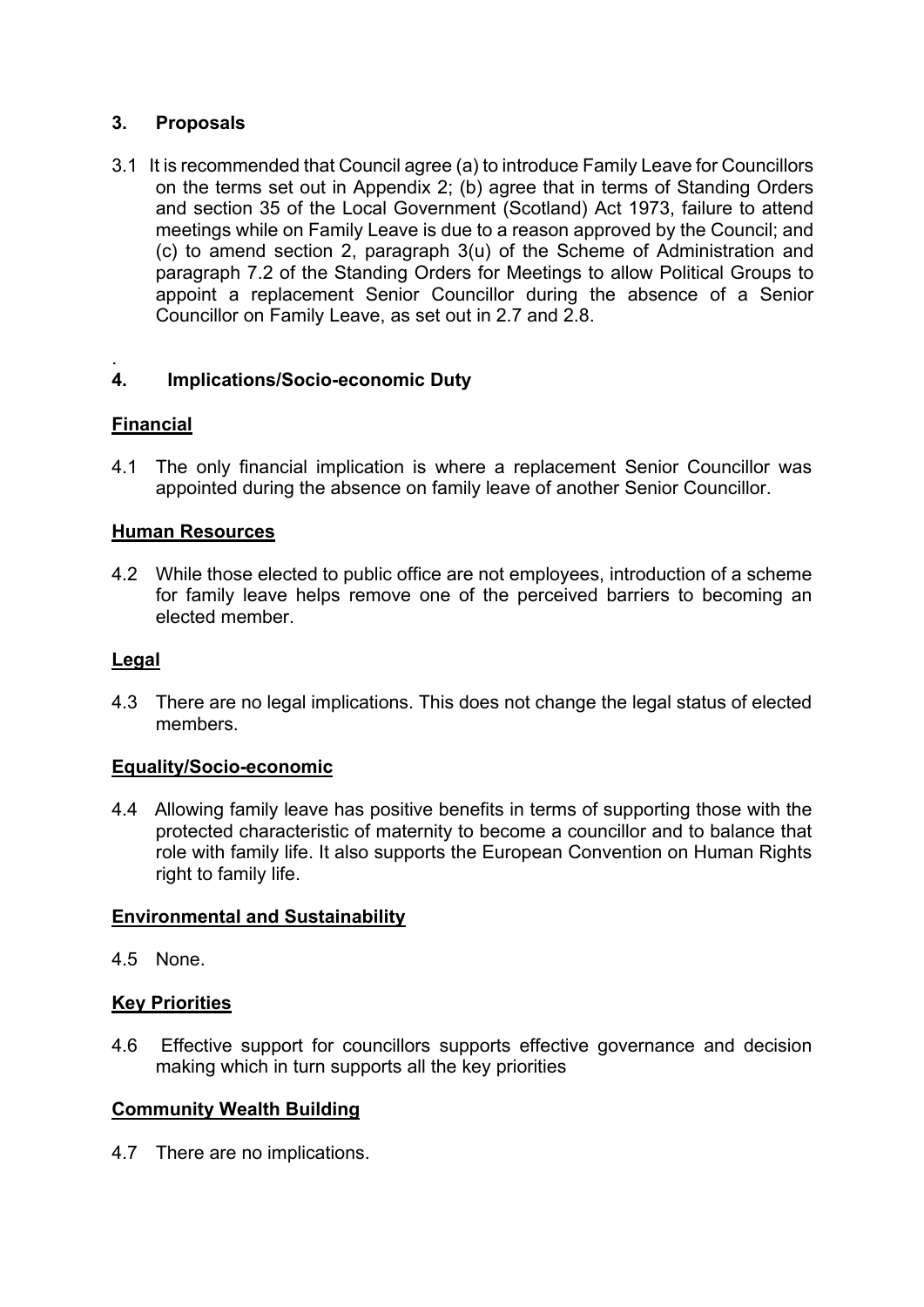## **5. Consultation**

5.1 The proposals are in line with the COSLA recommended guidance, which was subject to extensive consultation, and followed from a previous COSLA multimember working group.

> Craig Hatton Chief Executive

For further information please contact Andrew Fraser, Head of Democratic Services**,** on 01294 324125.

### **Background Papers**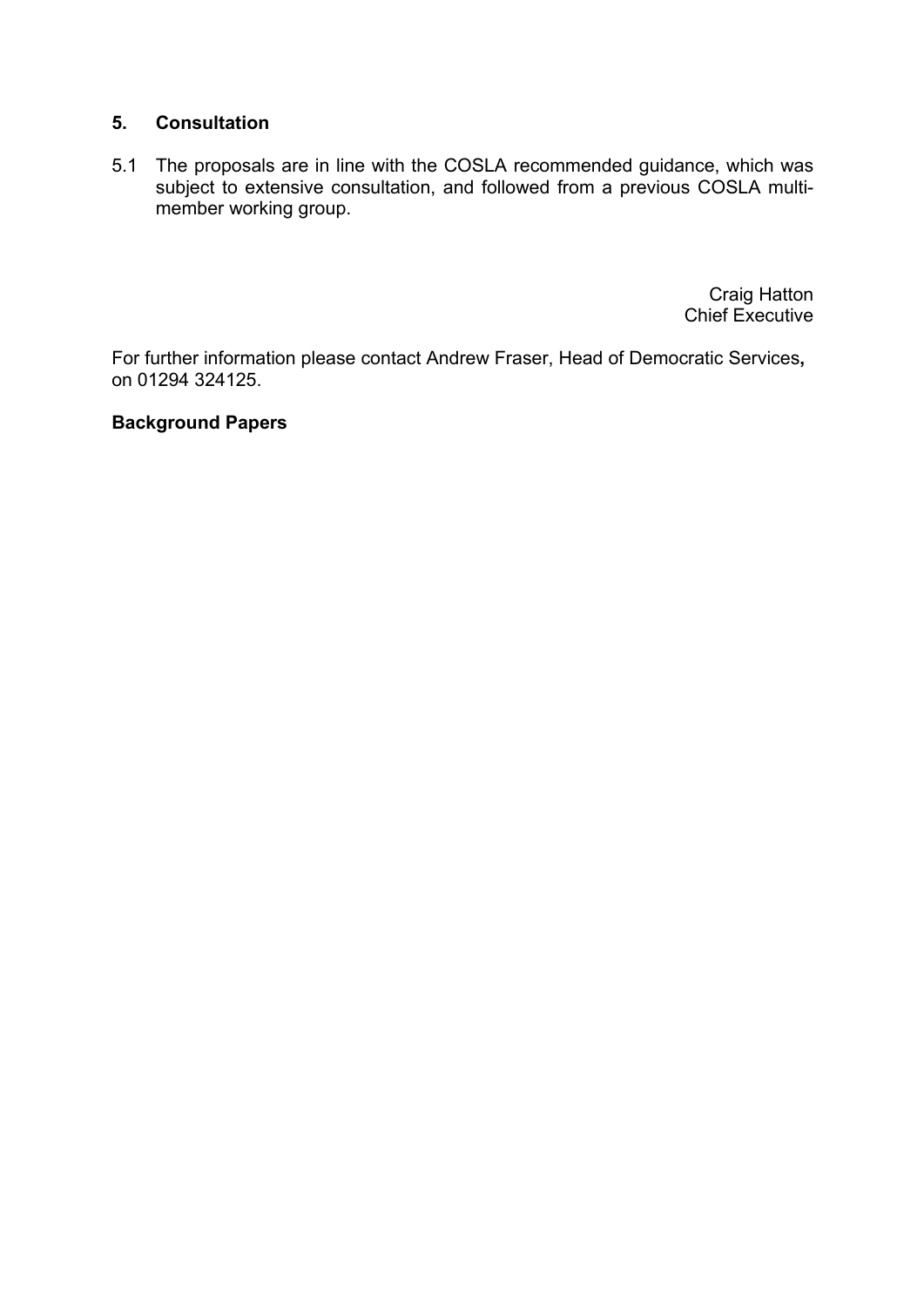

#### **Family Leave Guidance for Councils**

The Family Leave Guidance outlined below was endorsed by Council Leaders in September 2019 for circulation to Scottish Councils for adoption on a voluntary basis. Subsequently guidance was updated in April 2020 to reflect amendments to the Local Government (Scotland) Act 1973.

The term Special Responsibility Allowances (SRA) is used within the document to describe allowances paid to Council Leaders, Civic Head, Senior Councillors, Conveners and Vice Convener etc. where a Councillor receives a higher remuneration due to a specific role undertaken on behalf of the Council.

#### **Introduction**

This Guidance sets out some key principles which Local Authorities may wish to adopt to support Elected Members during periods of maternity, paternity, shared parental and adoption leave. **There is no legal right to family leave of any kind for people in elected public office**.

The objective of this guidance is to ensure that insofar as is possible, Elected Members can take appropriate leave at the time of birth or adoption, that both parents are able to take leave, and that reasonable and adequate arrangements are in place to provide cover for portfolio holders and others in receipt of Special Responsibility Allowances (SRA) during any period of leave taken.

This Guidance is to be implemented on a voluntary basis and confers no contractual, nor worker / employment status. The Guidance can be amended or withdrawn at any time. Councillors continue to retain their status as office holders. The rights as set out in this Guidance extend to (1) maternity, paternity, shared parental and adoption leave and (2) pay during maternity, paternity, shared parental and adoption related leave only. Individuals who are employees or workers of the Local Authority will be entitled to any additional rights associated with family leave by virtue of their employment status and associated policies. No such additional rights, over and above what is set out in this Guidance, shall apply to Elected Members and nothing in this Guidance shall render Elected Members as employees or workers.

Improved provision for new parents will contribute towards increasing the diversity of experience, age and background of Local Authority councillors. It will also assist with retaining experienced councillors – particularly women – and making public office more accessible to individuals who might otherwise feel excluded from it.

#### 1. Leave Periods

1.1 Members giving birth are entitled to up to 6 months maternity leave from 28 days before their due date.

1.2 In addition, where the birth is premature, the Member is entitled to take leave during the period between the date of the birth and the due date in addition to the 6 months' period.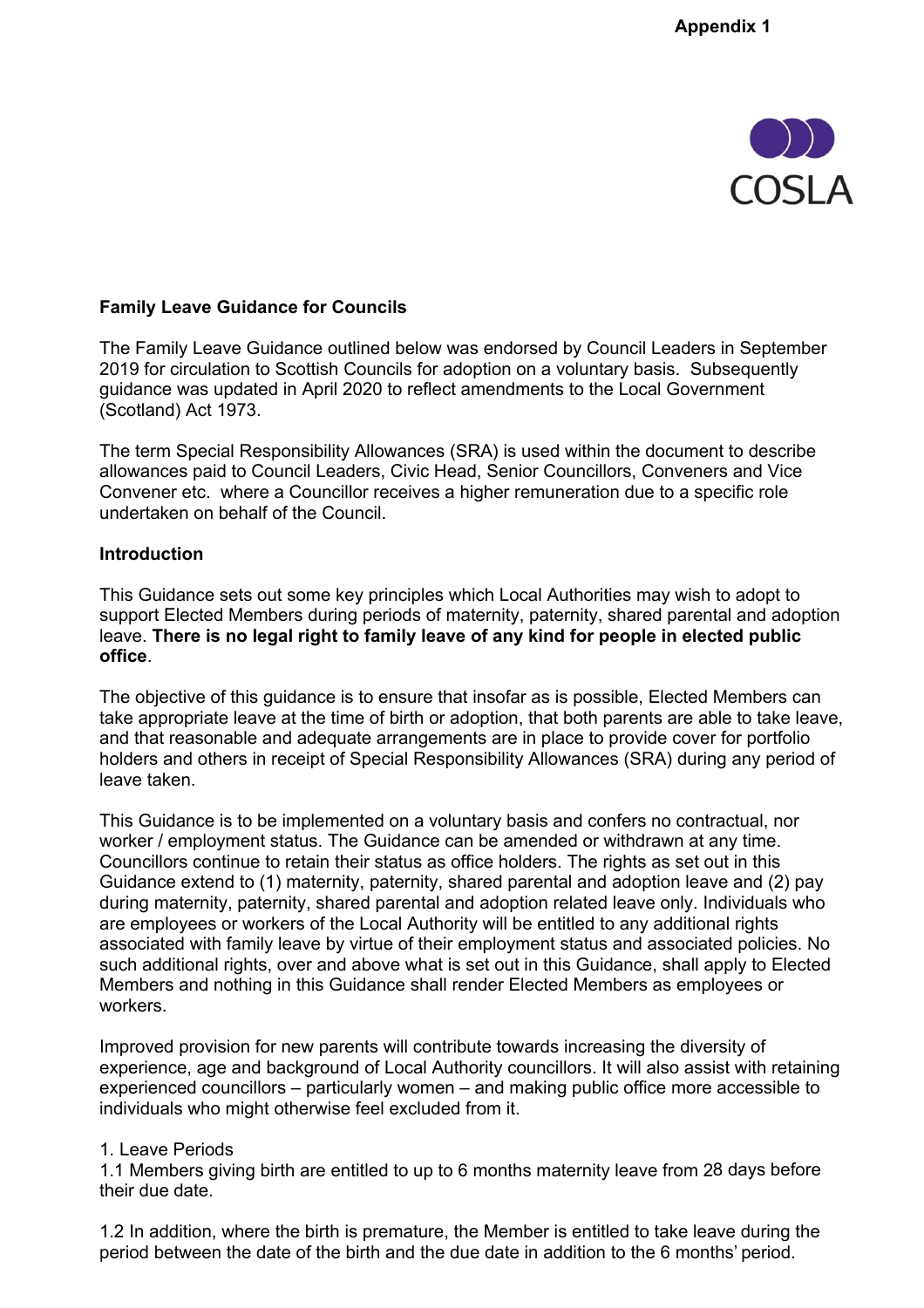1.3 Members shall be entitled to take a maximum of 2 weeks paternity leave if they are the biological father or nominated carer of their partner/spouse following the birth of their child(ren).

1.4 A Member who has made Shared Parental Leave arrangements through their employment is requested to advise the Council of these at the earliest possible opportunity. Every effort will be made to replicate such arrangements in terms of leave from the Council.

1.5 Where both parents are Members leave may be shared up to a maximum of 26 weeks. Special and exceptional arrangements may be made in cases of prematurity.

1.6 A Member who adopts a child through an approved adoption agency shall be entitled to take up to six months' adoption leave from the date of placement.

1.7 Any Member who takes maternity, shared parental or adoption leave retains their legal duty under the Local Government Act 1973 to attend a meeting of the Council within a sixmonth period unless the Council Meeting agrees to an extended leave of absence prior to the expiration of that six- month period.

1.8 Any Member intending to take maternity, paternity, shared parental or adoption leave will be responsible for ensuring that they comply with the relevant notice requirements of the Council, both in terms of the point at which the leave starts and the point at which they return. (It is recommended that a minimum of 28 days' notice is provided to take leave. A MatB1 form or an adoption matching certificate should be provided when applying for maternity and adoption leave respectively).

1.9 Any Member taking leave should ensure that they respond to reasonable requests for information from the Council as promptly as possible, and that they keep officers and colleagues informed and updated in relation to intended dates of return and requests for extension of leave.

1.10 In the event of an Elected Member taking family-related leave, Councils are encouraged to consider:

- how to ensure there is minimal impact on the relevant ward by arranging, where possible, reasonable and appropriate cover to ensure the needs of constituents continue to be met; and

- providing what additional support may be required to facilitate an Elected Member's return from family related leave to ensure they feel supported and ready to return to the Council.

#### 2. Basic Allowance

2.1 All Members shall continue to receive their Basic Allowance in full whilst on maternity, paternity or adoption leave.

#### 3. Special Responsibility Allowances

3.1 Members entitled to a Special Responsibility Allowance (SRA) shall continue to receive their allowance in full in the case of maternity, paternity, shared parental or adoption leave.

3.2 The payment of SRA, whether to the primary SRA holder or a replacement, during a period of maternity, paternity, shared parental or adoption leave shall continue for a period of six months, or until the date when the Member taking leave is up for election (whichever is soonest). At such a point, the position will be reviewed, and will be subject to a possible extension for a further six-month period.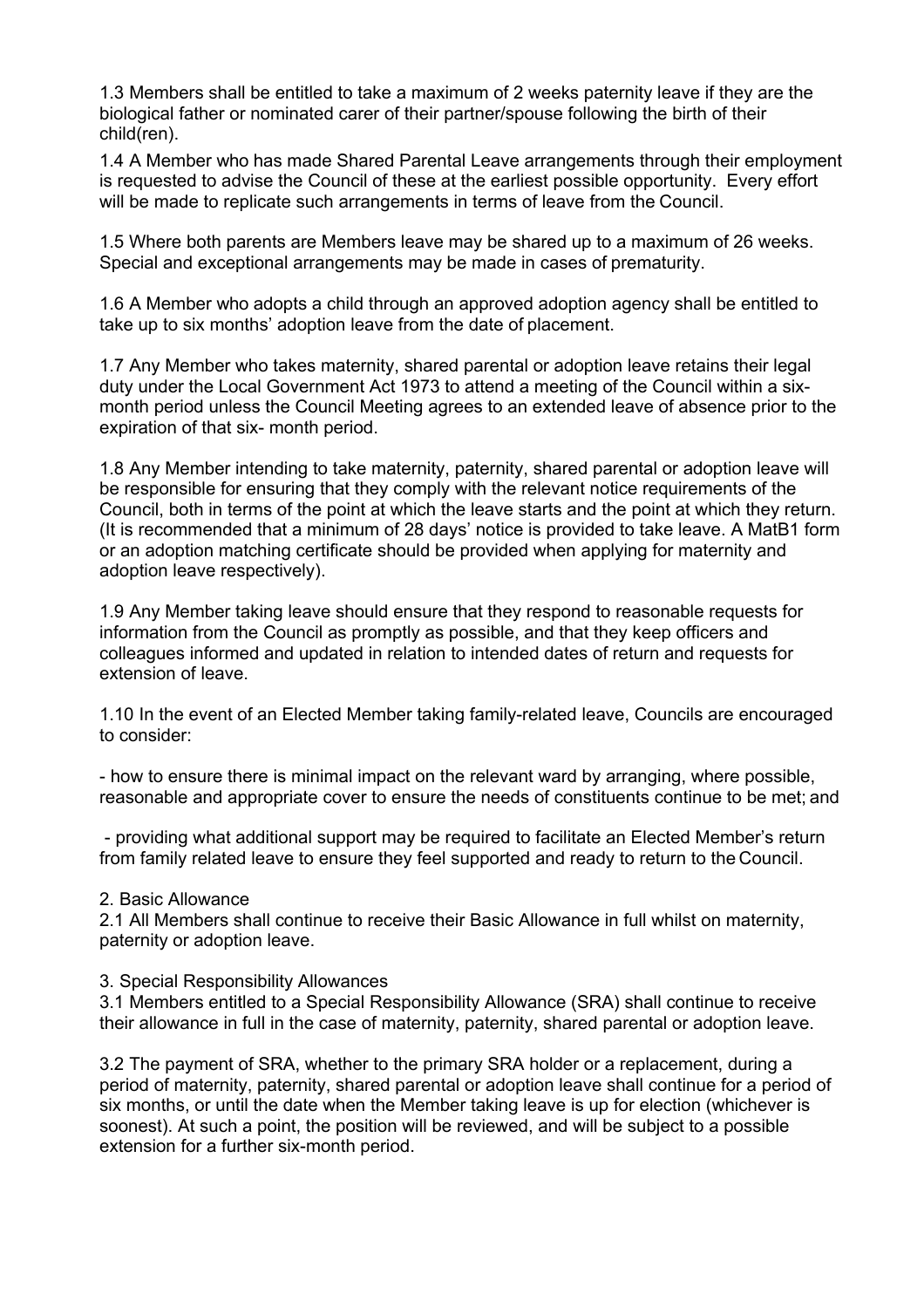3.3 Should a Member appointed to replace the Member on maternity, paternity, shared parental or adoption leave already hold a remunerated position, the ordinary rules relating to payment of more than one SRA shall apply.

3.4 Unless the Member taking leave is removed from their post whilst on leave, or unless the Party to which they belong loses control of the Council during their leave period, they shall return at the end of their leave period to the same post, or to an alternative post with equivalent status and remuneration which they held before the leave began.

#### 4. Resigning from Office and Elections

4.1 If a Member decides not to return at the end of their maternity, paternity, shared parental or adoption leave they must notify the Council at the earliest possible opportunity. All allowances will cease from the effective resignation date.

4.2 If an election is held during the Member's maternity, paternity, shared parental or adoption leave and they are not re-elected, or decide not to stand for re-election, their basic allowance and SRA if appropriate will cease from the Monday after the election date when they would technically leave office.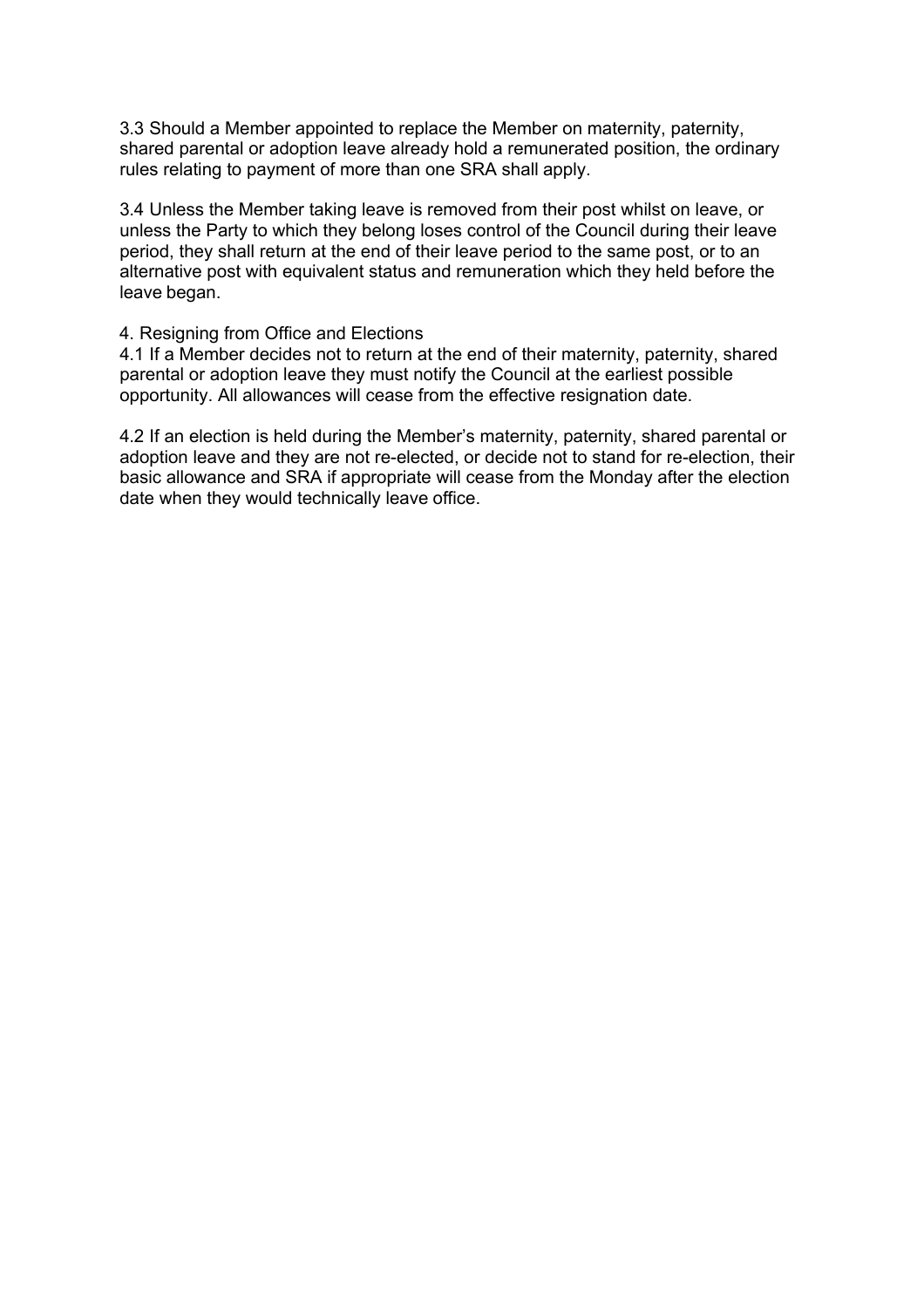# **Appendix 2**

# **1- FAMILY LEAVE**

This Guidance sets out key principles to support Elected Members during periods of family leave which includes periods of maternity, paternity, shared parental and adoption leave. **There is no legal right to family leave of any kind for people in elected public office.**

# *1.1 Leave Periods*

Members giving birth are entitled to up to 6 months maternity leave from 28 days before their due date. In addition, where the birth is premature, the Member is entitled to take leave during the period between the date of the birth and the due date in addition to the 6 months' period.

Members shall be entitled to take a maximum of 2 weeks paternity leave if they are the biological father or nominated carer of their partner/spouse following the birth of their child(ren).

A Member who has made Shared Parental Leave arrangements through their employment is requested to advise the Member Services of these at the earliest possible opportunity. Every effort will be made to replicate such arrangements in terms of leave from the Council.

Where both parents are Members leave may be shared up to a maximum of 26 weeks. Special and exceptional arrangements may be made in cases of prematurity.

A Member who adopts a child through an approved adoption agency shall be entitled to take up to six months' adoption leave from the date of placement.

Any Member who takes maternity, shared parental or adoption leave retains their legal duty under the Local Government Act 1973 to attend a meeting of the Council within a six-month period unless the Council Meeting agrees to an extended leave of absence prior to the expiration of that six- month period.

Any Member intending to take maternity, paternity, shared parental or adoption leave will be responsible to ensure that a minimum of 28 days' notice is provided to Member Services both in terms of the point at which the leave starts and the point at which they return. A MatB1 form or an adoption matching certificate should be provided when applying for maternity and adoption leave respectively.

Any Member taking leave should ensure that they respond to reasonable requests for information from the Council as promptly as possible, and that they keep officers and colleagues informed and updated in relation to intended dates of return and requests for extension of leave.